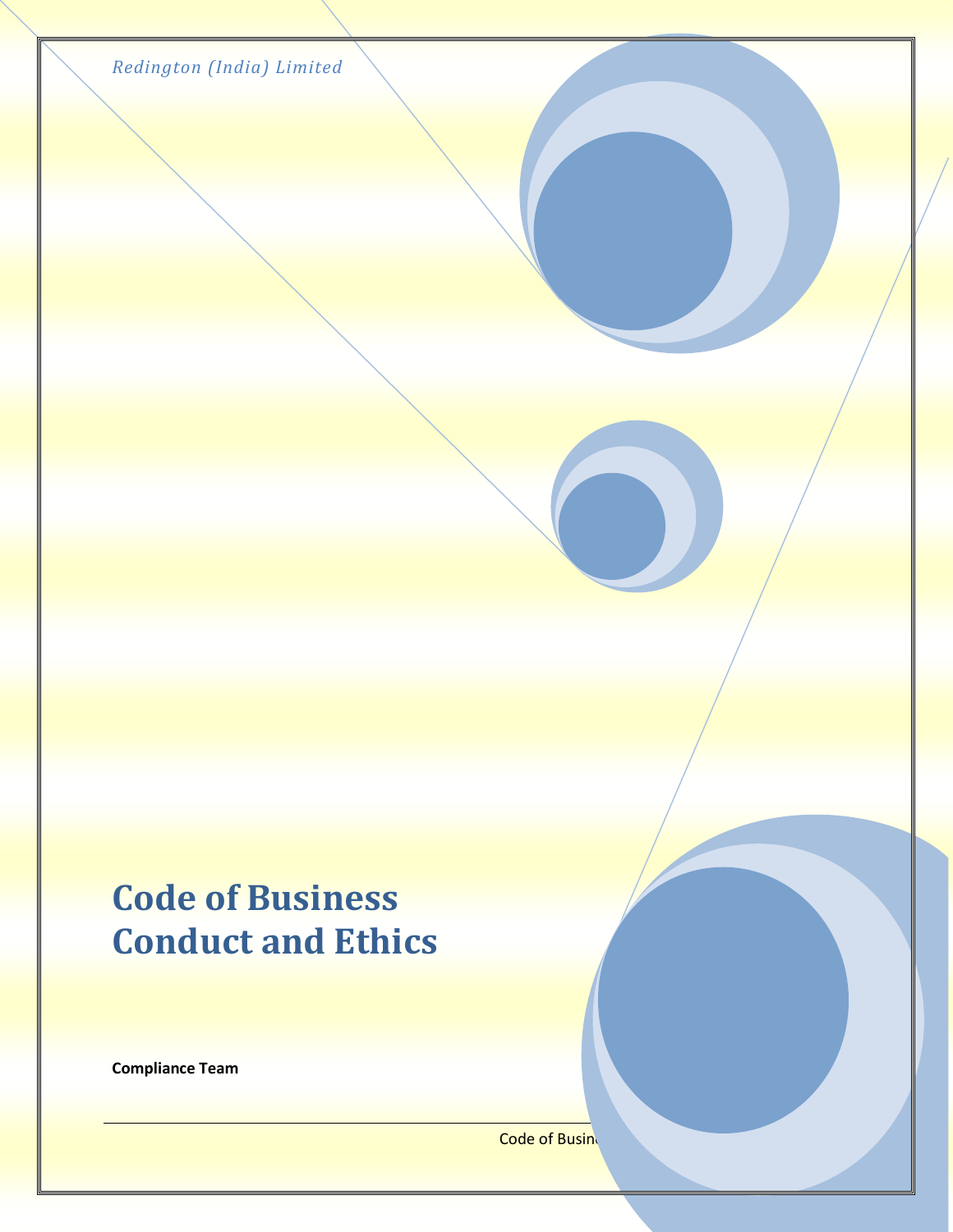# *Index*

| 1. INTRODUCTION TO THE CODE OF BUSINESS CONDUCT AND ETHICS                        | 3  |
|-----------------------------------------------------------------------------------|----|
| 2. ETHICS, TRANSPARENCY AND ACCOUNTABILITY                                        | 4  |
| 3. CONSERVATION OF ENERGY AND ENVIRONMENT                                         | 6  |
| 4. PROMOTING WELL-BEING OF EMPLOYEES                                              |    |
| 5. CARE FOR DISADVANTAGED, VULNERABLE<br>AND MARGINALISED SECTIONS OF THE SOCIETY | 8  |
| 6. RESPECTING AND PROMOTING HUMAN RIGHTS                                          | 9  |
| 7. PUBLIC POLICY ADVOCACY                                                         | 11 |
| 8. INCLUSIVE GROWTH AND EQUITABLE DEVELOPMENT                                     | 12 |
| 9. PROVIDING VALUE TO CUSTOMERS                                                   | 13 |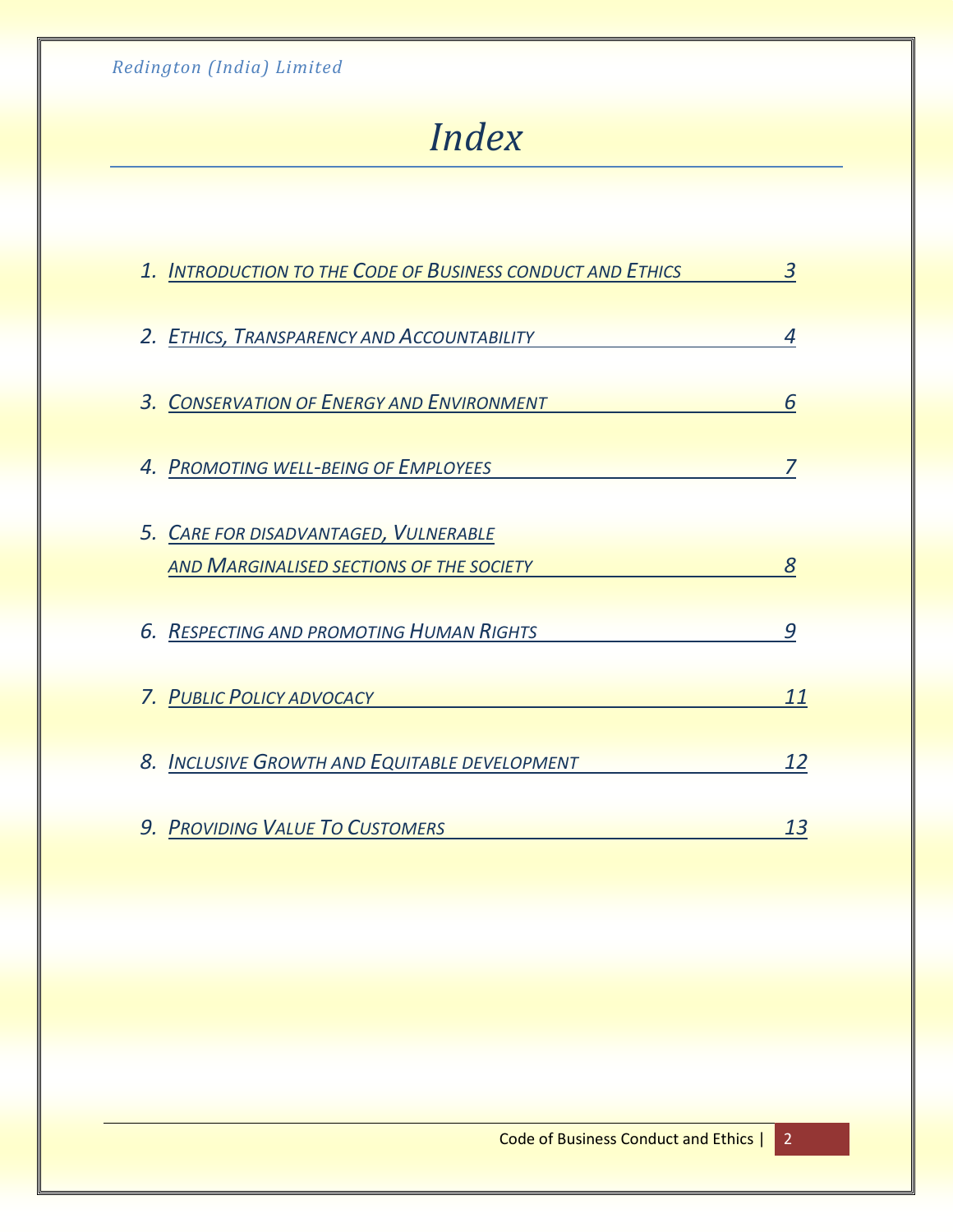### Code of Business Conduct and Ethics

Our Company's policy on Business conduct and ethics has been framed with the objective to adopt and adhere to the best practices followed internationally.

In addition to the Code of Conduct, the Company has also put in place various policies in order to address specific objectives viz., Code of Fair Disclosure, Whistle Blower Policy, Code for Prevention of Bribery etc., The Company has adopted these codes, along with those mentioned in the '*National Voluntary Guidelines on Social, Environmental and Economic Responsibilities of Business'* as an integral part of its business practices.

The Company also proactively encourages its Supply Chain Partners, i.e. Vendors and Customers to adopt the principles set out in the policy, as far applicable to them and adopt them in their business practices.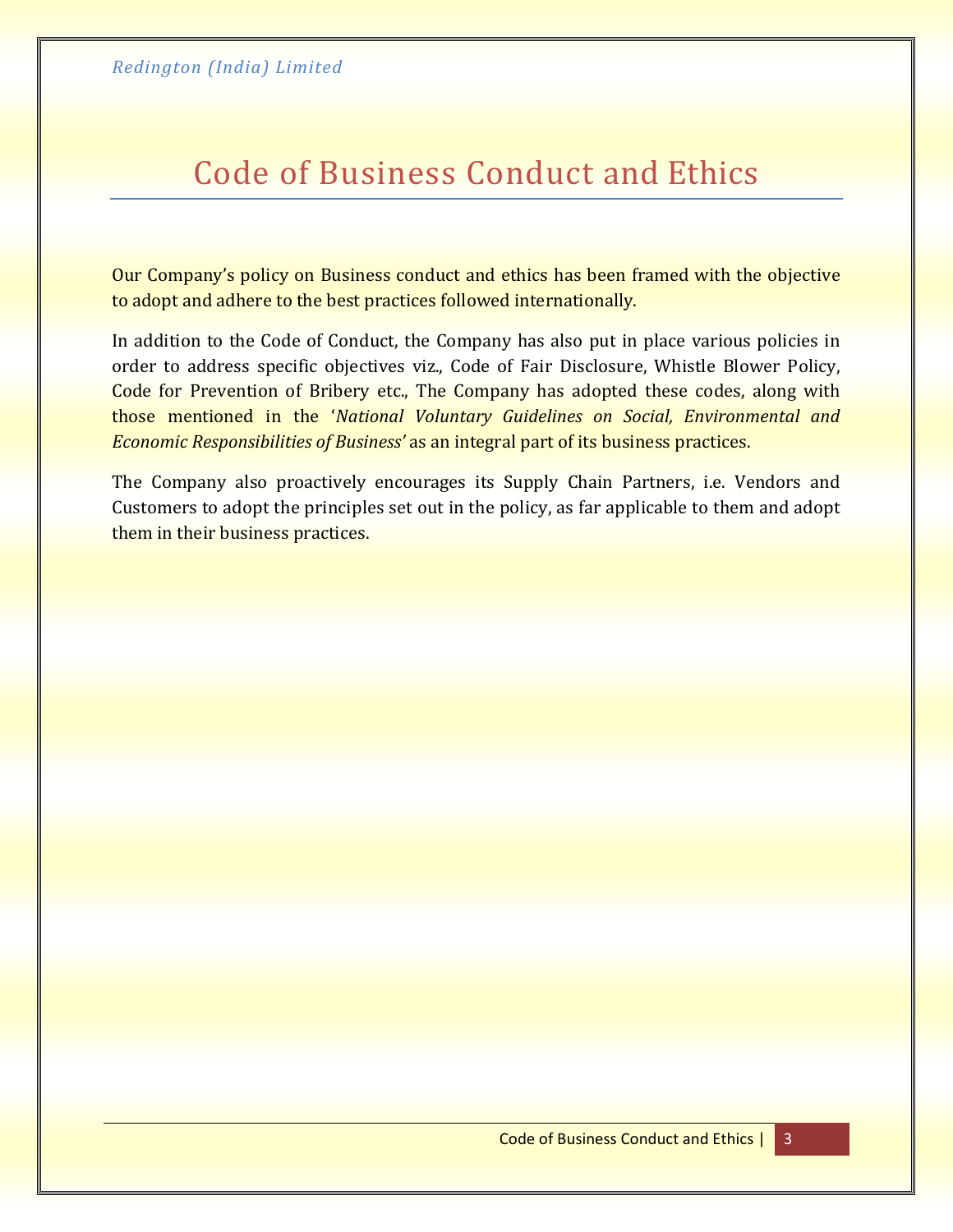*Ethics, Transparency and Accountability*

#### **Transparency**

*"Communicate externally, in a faithful manner, about how we run internally."-Transparency in disclosing financial information and other corporate information is the cornerstone of better corporate governance.* 

The management of the Company ensures that all information which are necessary for investors and other stakeholders to assess the Company's financial position are disclosed to the public promptly. We communicate transparently and assure access to information about the decisions that impact relevant stakeholders.

The Company ensures compliance with the principles set out in the 'Code of Practices & Procedures for Fair Disclosure' and 'Policy on disclosure of Material Events', ensuring that all the information which are necessary for the stakeholders to assess the Company's performance, including financial details are disclosed to the public adequately and in a timely manner.

The Company also exercises utmost care towards safeguarding Unpublished Price Sensitive Information, complying with the relevant Governmental norms.

#### **Conflict of Interest**

The Company works towards ensuring that there is no conflict of interest between an Employee's personal and business activities. Employees are expected to provide truthful, accurate and complete information about any facts, transactions and relationships that may have bearing on issues related to conflict of interests.

#### **Gifts/Favour/Business Hospitality**

The Company has a "zero tolerance" policy on the issues of bribery and corruption.

To assist the Company in upholding this commitment in the context of dealings with government officials/authorities, Public Sector Organisations (the "officials"), the Company has designed and implemented an Anti-Corruption Policy (the "Policy"). The Policy is designed specifically to help an individual, acting on behalf of the Company, understand the appropriate conduct while dealing with the officials.

Giving and accepting Gifts, business courtesies, favours and entertainment are allowed provided they do not violate any ethical norms.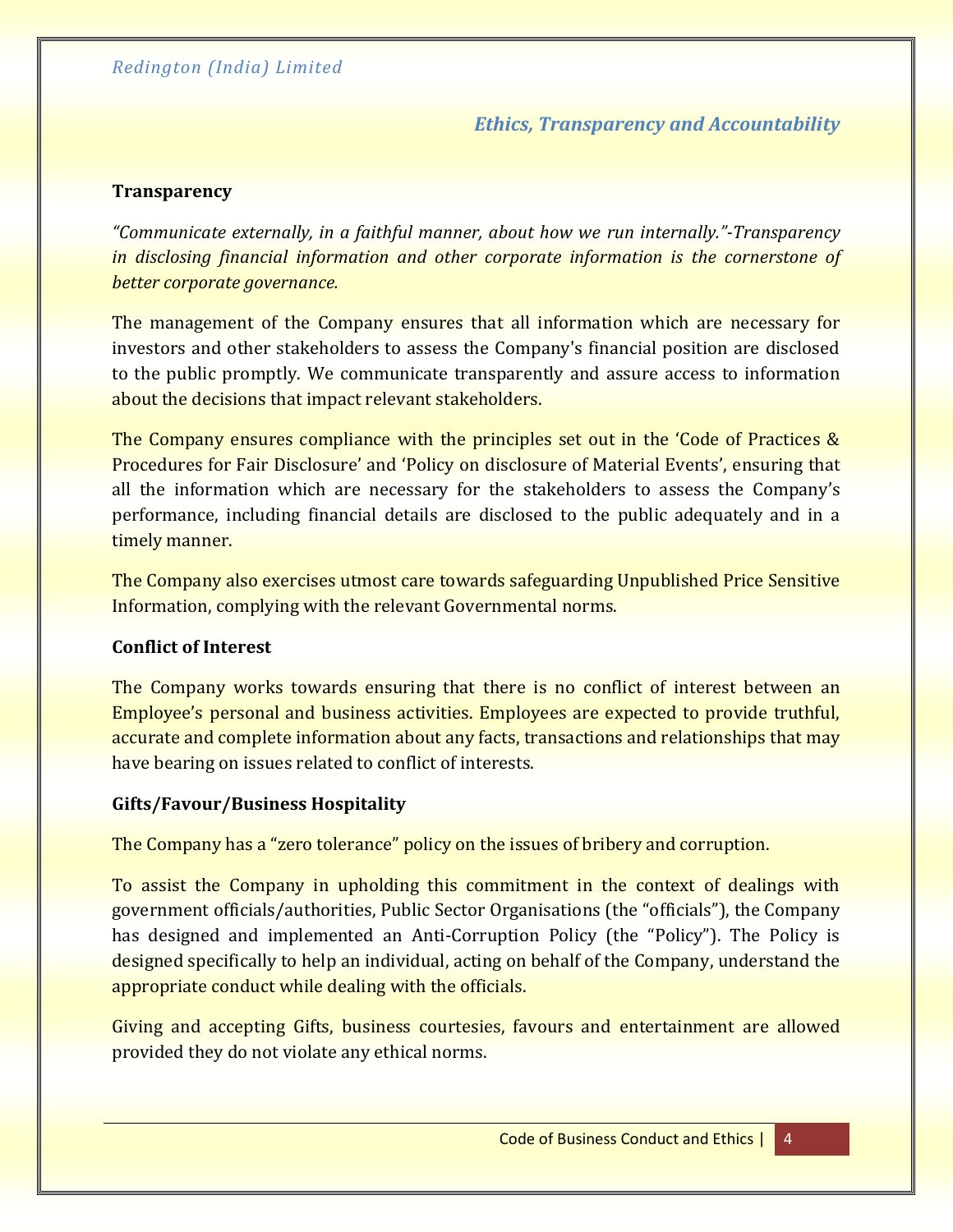#### **Fair Business Practice**

The Company does not engage in practices that are abusive, corrupt, or anti-competition. The Company is committed to free and open competition in the markets it operates in.

We refrain from entering into agreements and practices that unreasonably restrict competition and act as a restraint on free trade.

*We respect confidential information belonging to our competitors just as we expect them to respect ours*.

*The Company systematically identifies its stakeholders, understand their concerns, define purpose and scope of engagement, and commit to engaging with them. It acknowledges, assumes responsibility and is transparent about the impact of its policies, decisions, product & services and associated operations on the stakeholders. It should resolve differences with stakeholders in a just, fair and equitable manner.*

*The Company would report on the status of their adoption of 'National Voluntary Guidelines on Social, Environmental and Economic Responsibilities of Business in its report to the shareholders of the Company.*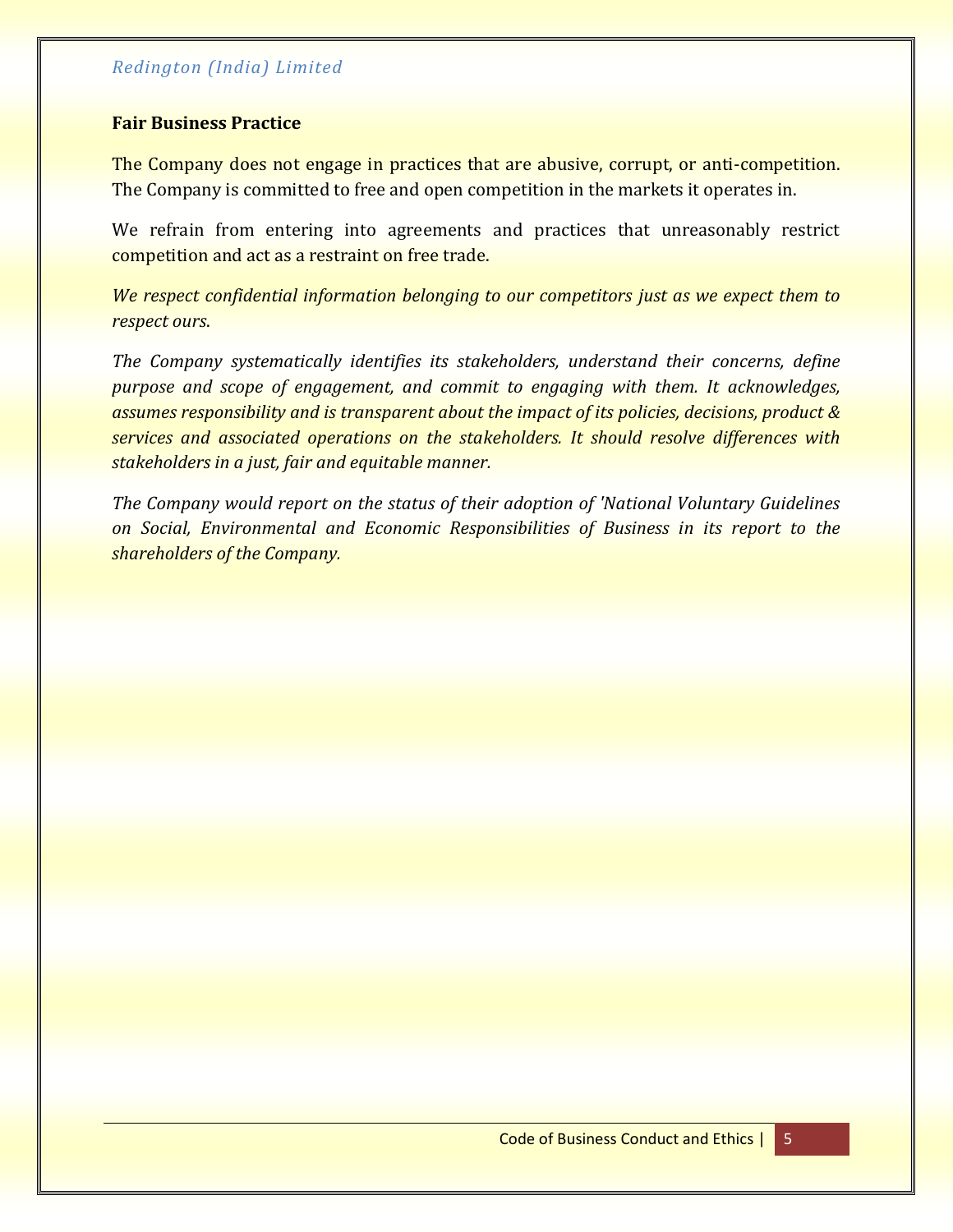#### *Conservation of Energy and Environment*

The Company understands and appreciates the criticality of protecting and sustaining the environment. It does not engage in any business which is not environment friendly and involves unsustainable exploitation of our planet's resources.

*The operations of the Company involve low energy consumption. Adequate measures have been taken to conserve energy by way of conscious efforts towards optimizing usage of power.*

*The Company uses the latest technology for improving the quality of services it offers and reducing its energy foot-print. Adoption of cloud technology, Data center virtualization and incorporation of mobile based technologies are aimed at promoting increased operational efficiencies and improved Turnaround Time (TAT).*

*As the Company deals with and also uses Electronic Products in bulk, it understands the need for an efficient E-waste management system. The Company has set up E-waste recycling/ disposal systems using the synergies available with its subsidiary and by leveraging on infrastructure provided by third-party service providers. The Company strives to provide awareness to its customers about the importance of safe disposal of E-waste. Details about the Company's E-waste Management processes are available in the following link. <https://www.redingtonindia.com/e-waste-overview.aspx>*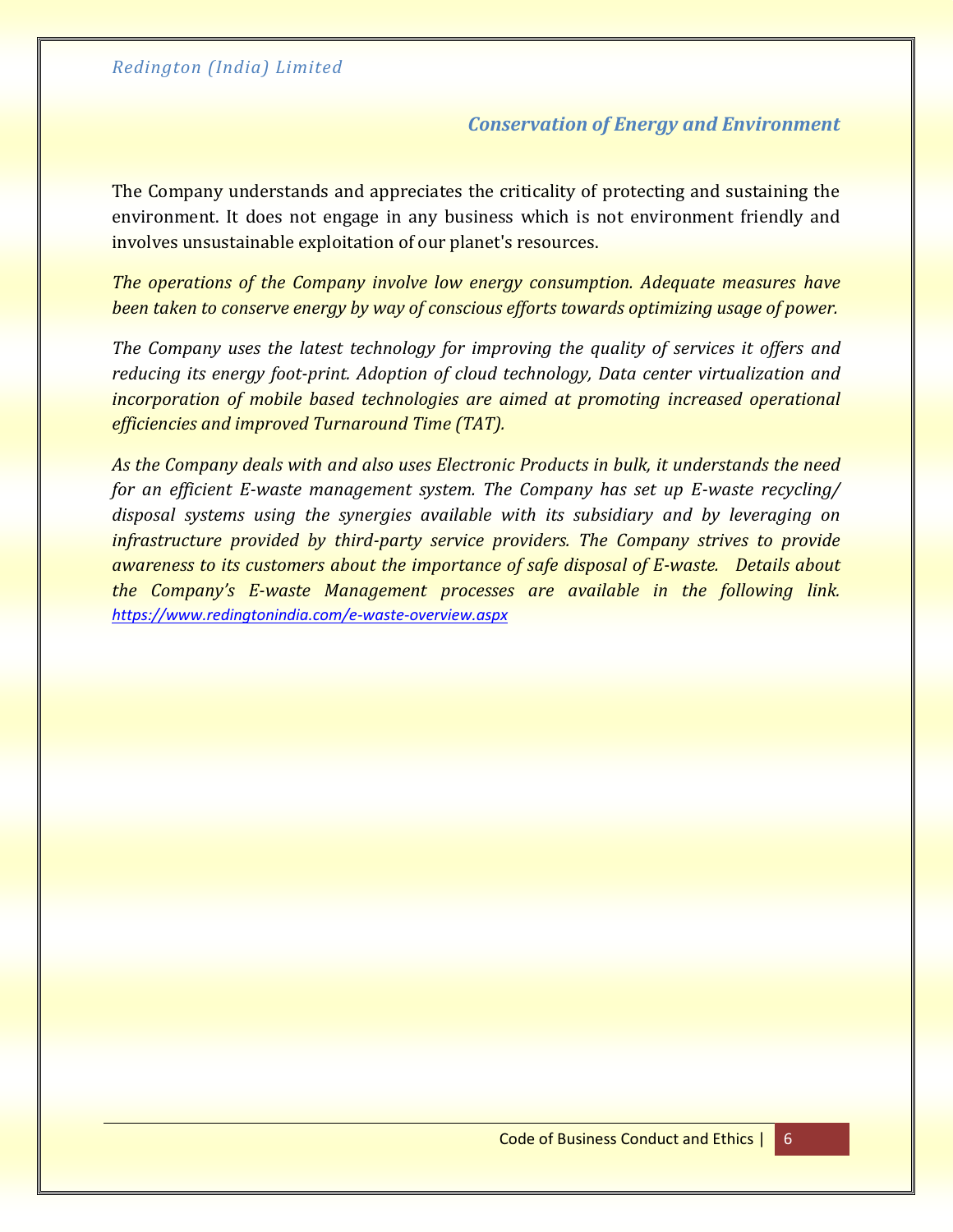#### *Promoting well-being of employees*

*As employees are the building blocks of a successful organization, the Company takes cognizance of the need for their well-being.*

- $\checkmark$  The Company respects the right to freedom of association, participation, collective bargaining, and provides access to appropriate grievance Redressal mechanisms.
- $\checkmark$  The Company offers equal opportunities at the time of recruitment as well as during the course of employment irrespective of caste, creed, gender, race, religion, disability or sexual orientation.
- $\checkmark$  The Company does not use child labour, forced labour or any form of involuntary labour, paid or unpaid.
- $\checkmark$  The Company takes cognizance of the work-life balance of its employees, especially that of women.
- $\checkmark$  The Company provides facilities for the well-being of its employees, including individuals with special needs. Company ensures timely payment of fair living wages as per the regulatory requirements prescribed by the States and Centre.
- $\checkmark$  The Company provides a workplace environment that is safe, hygienic, humane, nondiscriminatory and which upholds the dignity of the employees. The Company communicates this provision to its employees and trains them on a regular basis.
- $\checkmark$  The Company ensures continuous skill and competence upgrading of all employees by providing access to necessary learning opportunities, on an equal and nondiscriminatory basis. The Company promotes employee morale and career development through human resource interventions.
- $\checkmark$  The Company has incorporated systems and practices to ensure a harassment free workplace where employees feel safe and secure in discharging their responsibilities.

#### **Ensuring a Harassment-free workplace environment**

*The Company is committed to ensure equality, gender justice and dignity at the work place, through all its interventions and practices. This includes prevention of harassment or retaliation against or by any employee and implements the relevant Governmental norms in letter and spirit. The Company is committed to provide a safe working environment at the work place, which includes safety of all persons coming into contact at the workplace.*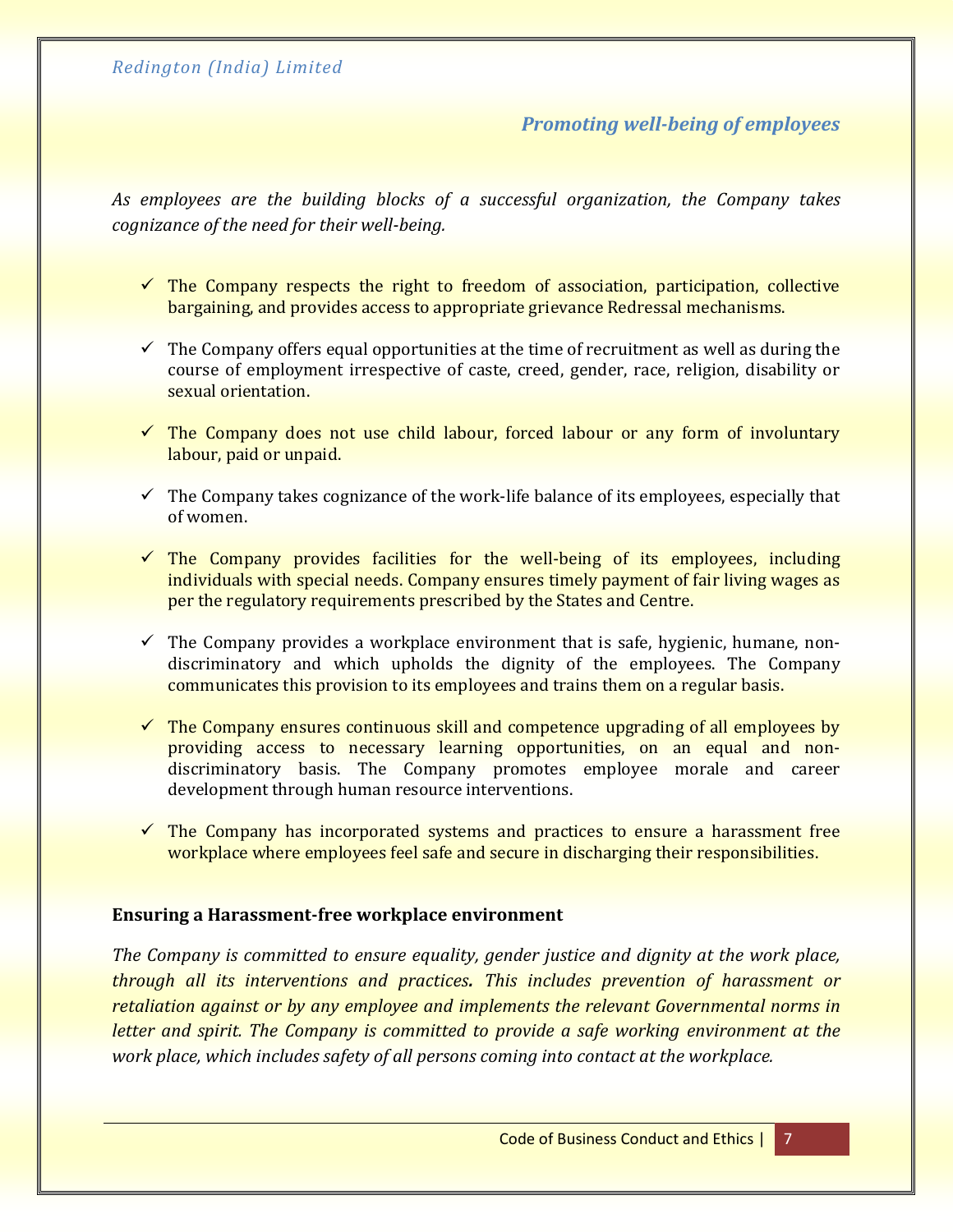*Care for Disadvantaged, Vulnerable and Marginalized sections of the Society*

*The Company treats every stakeholder and groups of stakeholders with equal importance. Non-discrimination is a principle upheld in every dimension of its business*

- $\checkmark$  The Company, systematically identifies its stakeholders, understands their concerns, defines purpose and scope of engagement, and commits to engaging with them.
- $\checkmark$  The Company acknowledges, assumes responsibility and is transparent about the impact of its policies, decisions, products & services and associated operations on the stakeholders.
- $\checkmark$  The Company gives special attention to stakeholders in areas that are underdeveloped.
- $\checkmark$  The Company resolves differences with stakeholders in a just, fair and equitable manner

*The theme of all our Corporate Social Responsibility activities revolves around the term "Challenged". This elaborates that the Company targets the Economically, Socially, Mentally and Physically challenged sections of the Society while planning its Corporate Social responsibility activities. The activities have been successful in empowering such sections of the society and is in rapid progress*.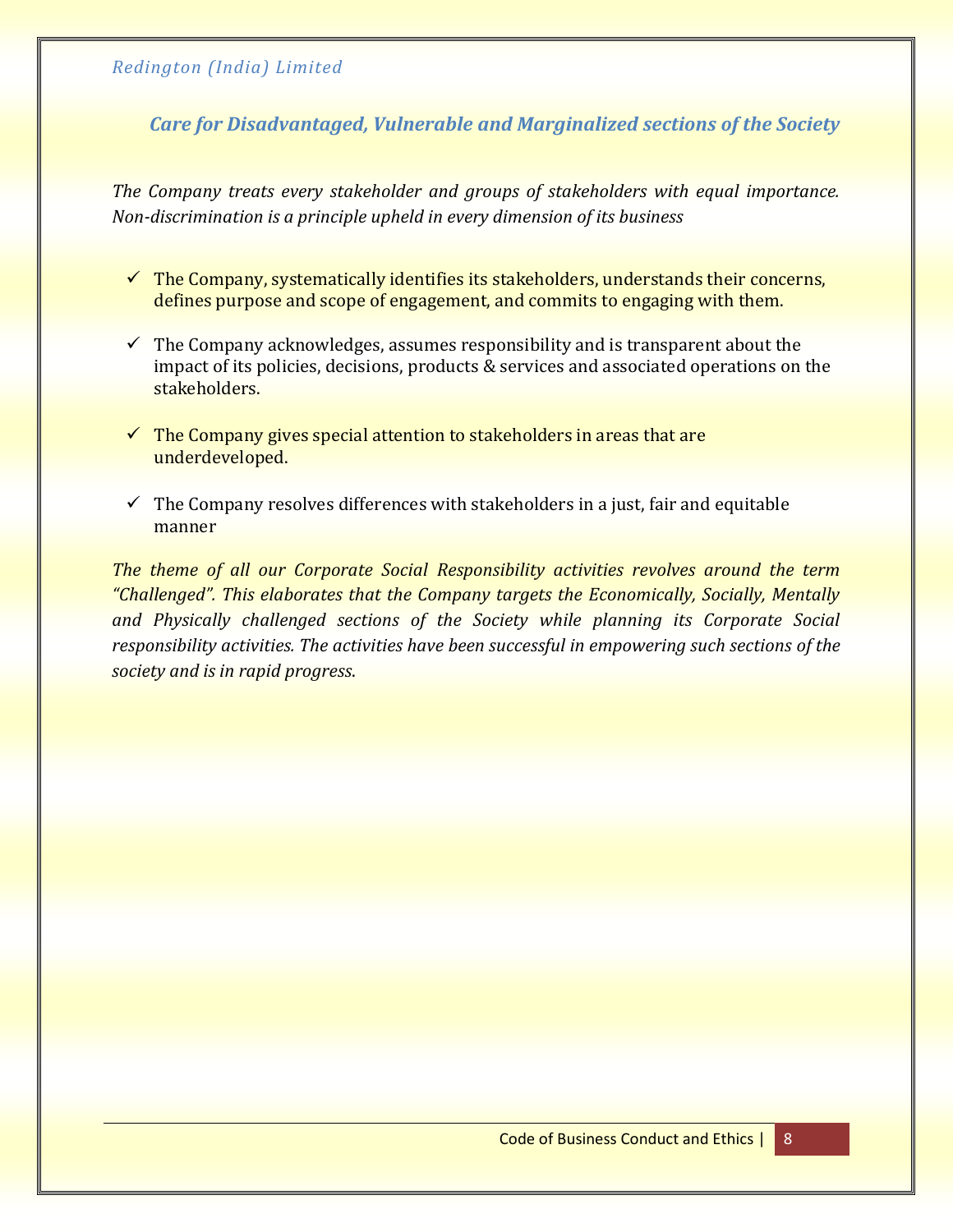#### *Respecting and promoting Human Rights*

The Company understands the principals of human rights as enshrined in the Constitution of India, national laws & policies and in the International Bill of Human Rights. It appreciates that protecting human rights is an inherent, essential and inviolable constituent of its corporate and social responsibility.

The Company has integrated its respect for human rights in its Management Systems & Policies, in particular through assessing and addressing any impacts that its operations might have on human rights.

The Company

- Recognizes and respects human rights of all relevant stakeholders and groups within and beyond the workplace, including that of communities, consumers and vulnerable and marginalized groups.
- Promotes awareness of the principals of Human Rights within its sphere of influence.
- Is not complicit with Human Rights abuses by a third party

The Company operates in a merit-based working culture where everyone gets a fair chance.

*It is the continuous endeavor of the Company to nurture talent for mutual growth of the organization as well as the individual. As a progressive professional organization, always aiming to enhance the stake holders' value, the Company has always pursued a well thought out philosophy for developing its human resources.*

*The Company strives to maximize the latent potential of its human capital through continuous empowerment. The line managers play a crucial role in this endeavour, devising and coordinating developmental activities. The strong bonding that the company has built with staff succeeds in evoking passion in their everyday tasks. The values and culture that lie at the core of the Company's operations have been deeply ingrained in its workforce.*

*The Company respects the right to participation, collective bargaining, and provides access to appropriate Grievance Redressal mechanisms.*

*In the direction of building a robust grievance redressal mechanism, the Company has set up a platform, "Speak-up" which provides the avenue to internal stakeholders to voice their concerns.*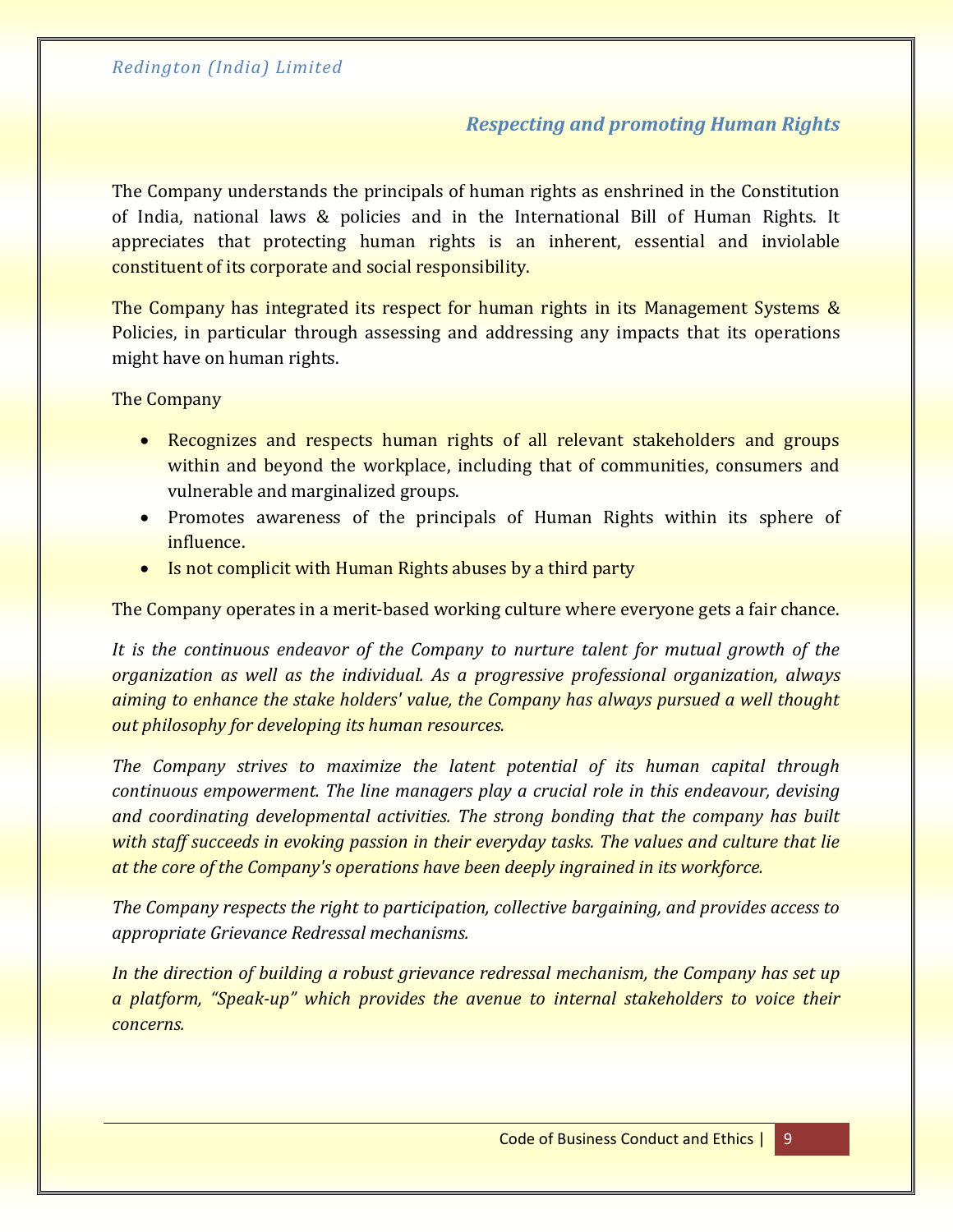*An operational body consisting of* 

- *1) Whole-Time Director*
- *2) Head – HR and*
- *3) HR Representative*

*receives and addresses the concerns raised through "Speak –up". This encourages freedom of speech and expression.*

*At Redington, any activity which encroaches on human rights is viewed as a "Misconduct". A few examples are;*

*a. Any conduct which contravenes / violates the sense of decency, dignity, morality of its employees, clients and violates office decorum and is contrary to normal conduct expected of an employee.*

*b. Any behaviour or attitude which is found to be offensive and found to violate the sensibility of a heterogeneous group of people.*

*c. Taking advantage of one's position or standing in the organization to compel individuals to perform tasks which would fall outside generally accepted scope of official work.*

*d. Threatening or insinuating vindictive action against any individual for refusing to perform tasks which fall outside generally accepted scope of official work.*

*The Company is committed to ensuring that "Redington" should be a work-place of equal opportunity, irrespective of background, race, caste, colour, creed, religion, disability or gender.*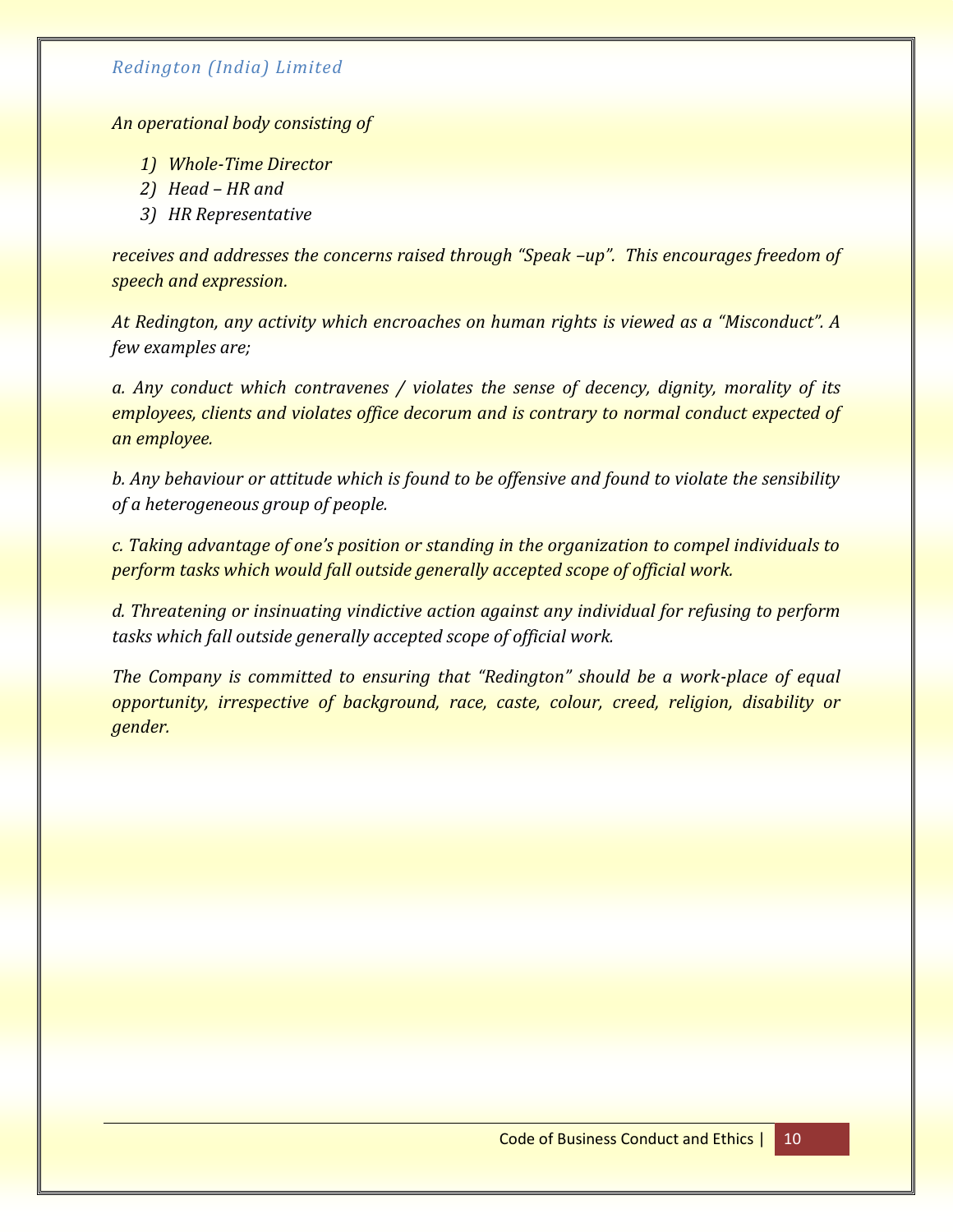*Public Policy Advocacy*

*The Company does not advocate policies that are against Governmental Principles or those which are against public good.* 

- $\checkmark$  The Company while pursuing policy advocacy, ensures that its advocacy positions are consistent with the Principles and Core Elements contained in these Guidelines.
- $\checkmark$  To the extent feasible, the Company utilises the trade and industry chambers and associations and other such collective platforms to undertake such policy advocacy.

*The Company has associated itself with professional bodies like the Technology Distributors Association of India, the Madras Chamber of Commerce etc. The Company represents itself only through such recognized forums.*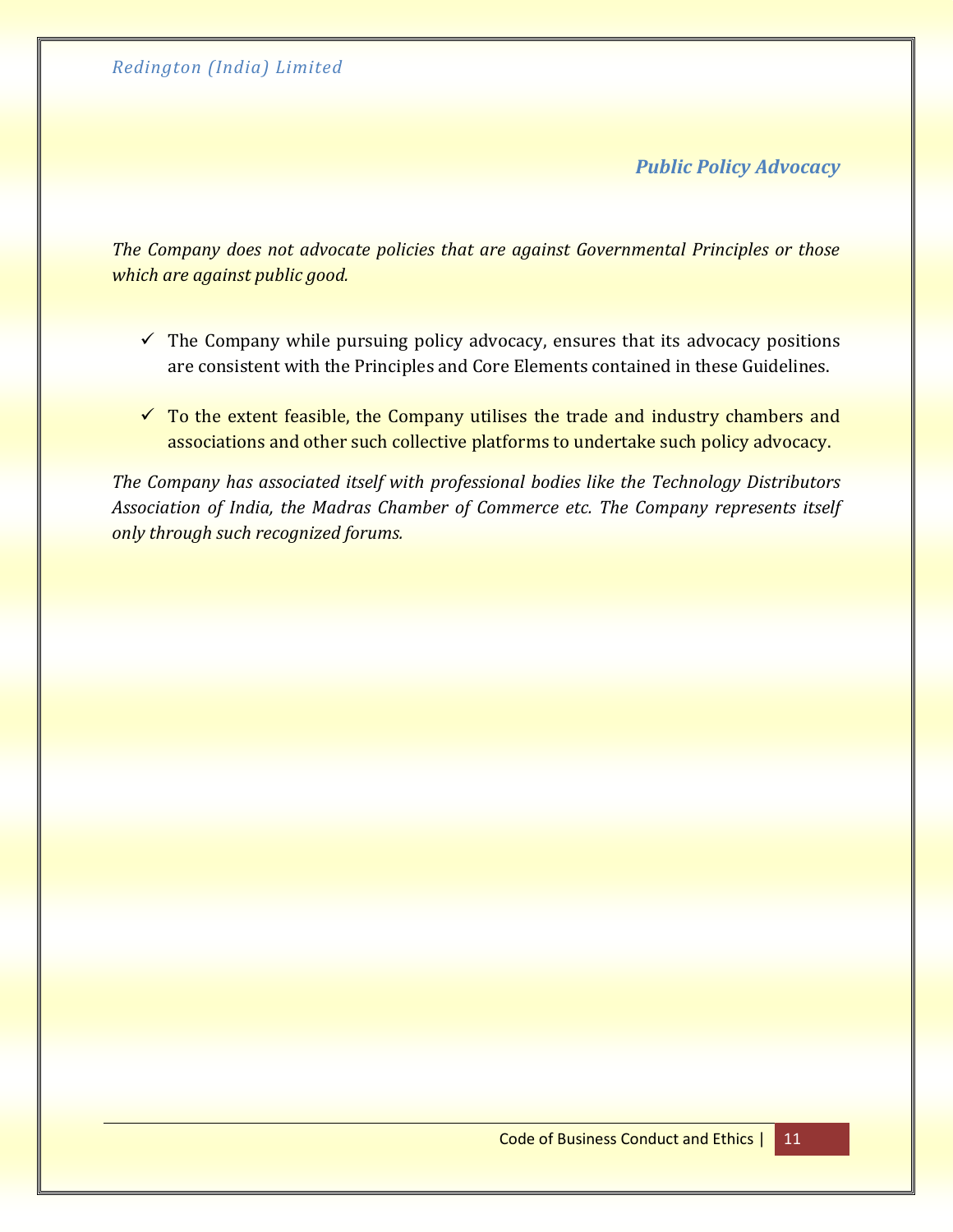#### *Inclusive Growth and Equitable Development*

*The Company's guiding principle is "Create Value and Profits will follow". It believes that creation and maximization of value to all stakeholders is paramount, ensuring inclusive and equitable growth.*

- $\checkmark$  The Company understands its impact on social and economic development, and responds through appropriate action to minimise any negative impact from its actions.
- $\checkmark$  The Company innovates and invests in products, technologies and processes that promote the wellbeing of society.
- $\checkmark$  The Company makes efforts to complement and support the development priorities at local and national levels.
- $\checkmark$  The Company is sensitive to the local concerns if and when operating in regions that are underdeveloped.

*The Company is committed to improving the quality of life of the underprivileged and disadvantaged sections of the local community as well as society at large.*

*The Company has a Corporate Social Responsibility policy which directs the Company to focus on inclusive growth. The Company constantly pursues promoting the wellbeing of society. The full policy can be accessed in the following link <https://www.redingtonindia.com/images/CSRpolicy.pdf>*